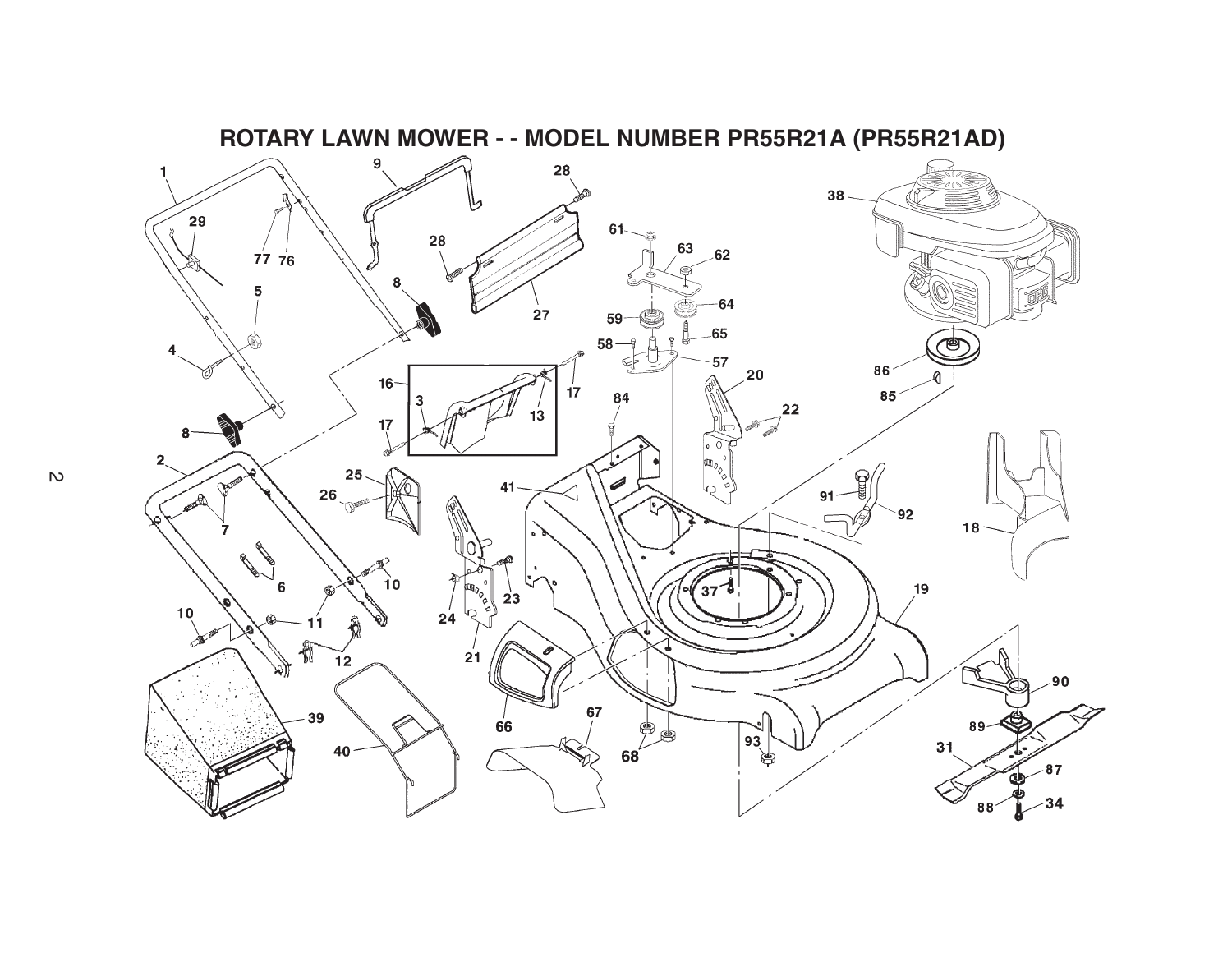## **ROTARY LAWN MOWER - - MODEL NUMBER PR55R21A (PR55R21AD)**

| <b>KEY</b><br>NO. | <b>PART</b><br>NO. | <b>DESCRIPTION</b>                           | <b>KEY</b><br>NO. | <b>PART</b><br>NO. | <b>DESCRIPTION</b>                                          |
|-------------------|--------------------|----------------------------------------------|-------------------|--------------------|-------------------------------------------------------------|
| 1                 | 189663X479         | Handle, Upper                                | 39                | 189004             | Grass Bag                                                   |
| 2                 | 161105X479         | Handle, Lower                                | 40                | 188817             | Frame, Grass Bag                                            |
| 3                 | 186053             | Spring, Rear Door, RH                        | 41                | 107339X            | Danger Decal                                                |
| 4                 | 179585             | Guide, Rope, Side                            | 57                | 179783X004         | <b>Bracket Assembly</b>                                     |
| 5                 | 132004             | Nut, Hex, with Lockwasher Insert 1/4-20      | 58                | 57808              | Screw                                                       |
| 6                 | 66426              | Wire, Tie                                    | 59                | 184543             | Pulley, V-Groove, Idler                                     |
| $\overline{7}$    | 131959             | Bolt, Handle 5/16-18 x 2-5/8                 | 61                | 145212             | Flange Nut                                                  |
| 8                 | 136376             | Knob, Handle                                 | 62                | 155552             | Locknut                                                     |
| 9                 | 182810             | <b>Control Bar</b>                           | 63                | 179719X004         | <b>Idler Arm</b>                                            |
| 10                | 188821             | Bolt, Carriage                               | 64                | 166043             | <b>Idler Pulley</b>                                         |
| 11                | 73990500           | Nut, Hex, with Lockwasher Insert 5/16-18 UNC | 65                | 160829             | Shoulder Bolt                                               |
| 12                | 51793              | Cotter, Hairpin                              | 66                | 183058X428         | Mulcher Door Assembly                                       |
| 13                | 186052             | Spring, Rear Door, LH                        | 67                | 169699X428         | Discharge Guard                                             |
| 16                | 185855X428         | Kit, Rear Door (Includes Springs)            | 68                | 88349              | Nut, Hex                                                    |
| 17                | 184193             | Bolt, Rear Door                              | 76                | 850733X004         | Bracket, Upstop                                             |
| 18                | 187535             | Plug, Mulcher                                | 77                | 750634             | <b>Screw</b>                                                |
| 19                | 181763             | Kit, Housing                                 | 84                | 54583              | <b>Screw</b>                                                |
| 20                | 187249X479         | Handle Bracket Asembly, LH                   | 85                | 187723             | Key, Hi-Pro                                                 |
| 21                | 187250X479         | Handle Bracket Assembly, RH                  | 86                | 184941             | Pulley                                                      |
| 22                | 150078             | Screw, Hex Washer Head                       | 87                | 851074             | Washer                                                      |
| 23                | 163183             | Bolt, Hex Head 5/16-18 x 5/8                 | 88                | 850263             | Washer, Lock                                                |
| 24                | 73800500           | Nut, Hex, with Lockwasher Insert 5/16-18     | 89                | 184590             | <b>Blade Adapter</b>                                        |
| 25                | 161333             | Baffle, Side                                 | 90                | 189185             | Debris Shield                                               |
| 26                | 163409             | Screw #12 x 5/8                              | 91                | 182227             | <b>Bolt</b>                                                 |
| 27                | 188986             | Skirt, Rear                                  | 92                | 188244             | <b>Belt Keeper</b>                                          |
| 28                | 88652              | Screw, Hinge 1/4-20 x 1.25                   | 93                | 182228             | Nut, Hex                                                    |
| 29                | 182755             | Cable, Engine Zone Control                   | $\sim$ $\sim$     | 162300             | Warning Decal (Not Shown)                                   |
| 31                | 189028             | Blade, 21"                                   | $ -$              | 172787             | Operator's Manual, English                                  |
| 34                | 851084             | Bolt, Hex Head                               | $ -$              | 172788             | Operator's Manual, French                                   |
| 37                | 150406             | Bolt, Engine                                 | $ -$              | 190128             | Repair Parts Manual, English / French                       |
| 38                | $  -$              | Engine, Honda, Model Number GCV-160          |                   |                    |                                                             |
|                   |                    | (For engine service and replacement parts,   |                   |                    | <b>NOTE:</b> All component dimensions given in U.S. inches. |
|                   |                    | call Honda at 1-800-426-7701)                |                   | 1 inch = $25.4$ mm |                                                             |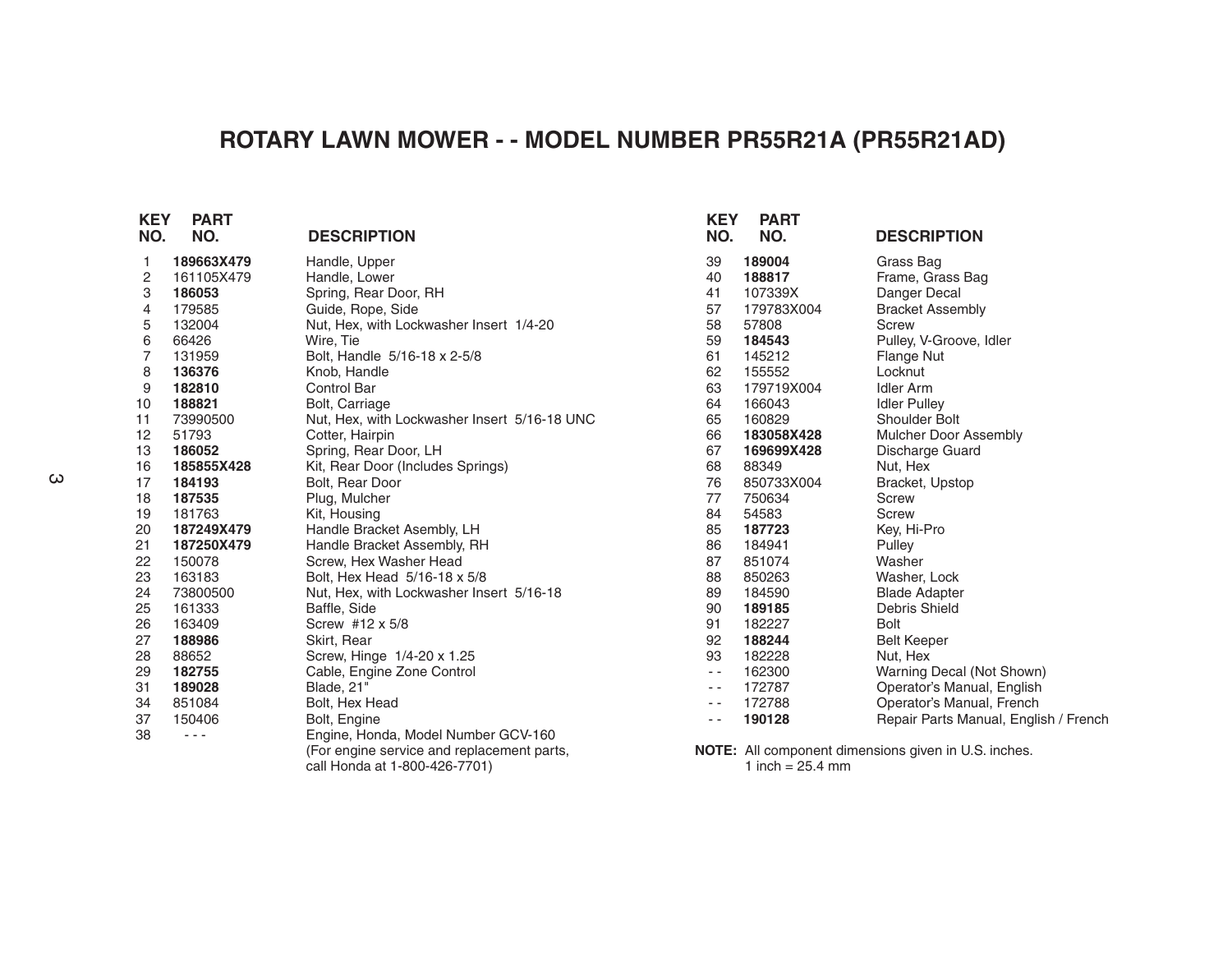

## **ROTARY LAWN MOWER - - MODEL NUMBER PR55R21A (PR55R21AD)**